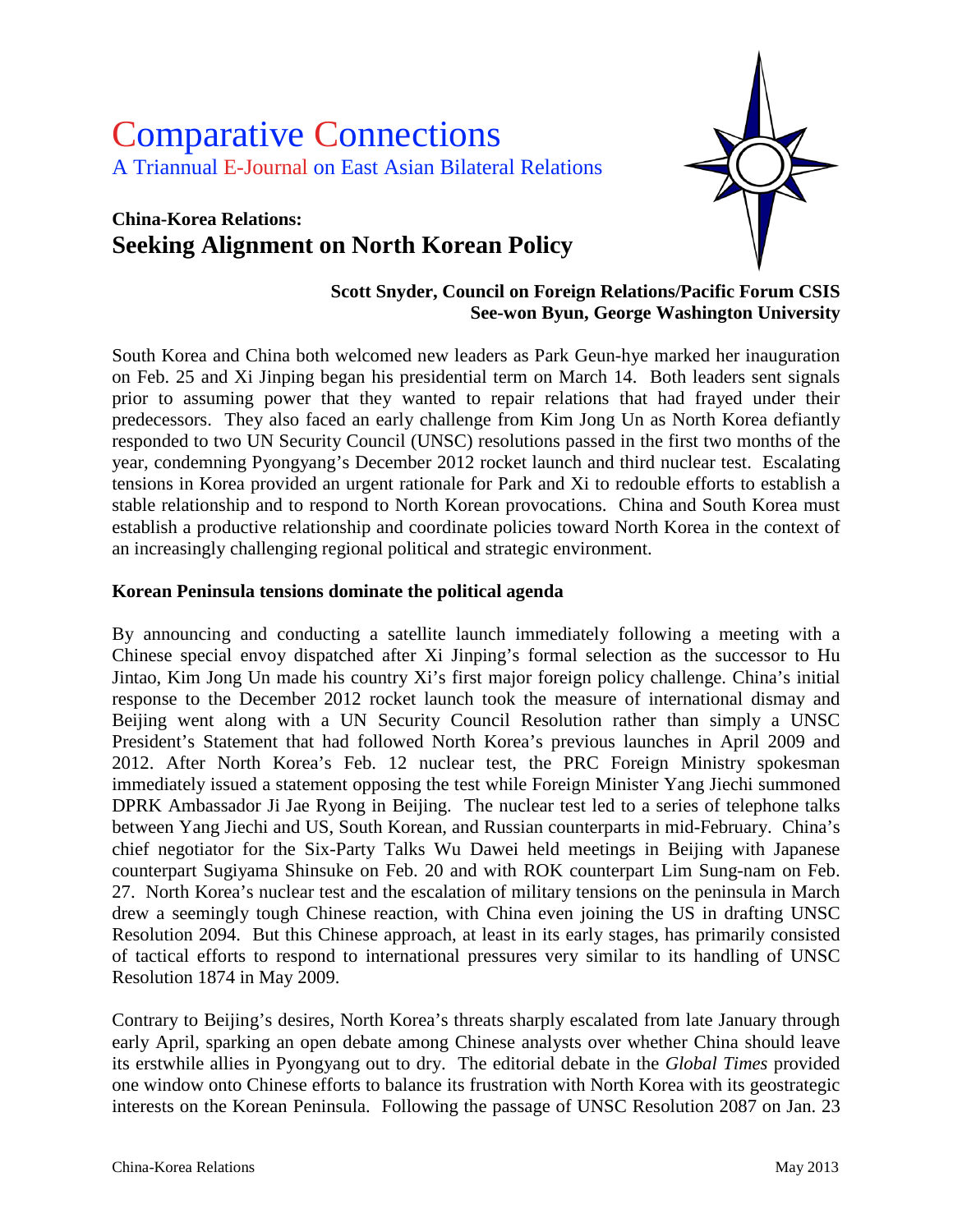and North Korea's strong response, a *Global Times* editorial stated that "If North Korea engages in further nuclear tests, China will not hesitate to reduce its assistance to North Korea. If the US, Japan and South Korea promote extreme UN sanctions on North Korea, China will resolutely stop them and force them to amend these draft resolutions." The *Global Times* editorial staff essentially adhered to the same line following North Korea's third nuclear test on Feb. 12, but the debate within China seemed to turn as many Chinese analysts offered unprecedented public criticism of the DPRK and China's North Korea policy. Emblematic of these views, Chinese Party School scholar Deng Yuwen published an opinion piece in the *Financial Times* on Feb. 27 arguing that China should abandon its support for North Korea. This column fed speculation that China might undertake a major shift in its policy of support toward the North, but within weeks Deng had been suspended from his duties at the party school, underscoring that although his recommendations might be representative of a growing number of Chinese who are critical of China's support for the North, they did not prevail in China's internal debate on policy toward the North.

UNSC Resolution 2094 against Pyongyang's nuclear test was passed on March 7 and the US and South Korea began regularly scheduled joint exercises on the week of March 12. In response, China voiced its concerns over a rise in military tensions on the peninsula. North Korean threats included "preemptive nuclear strikes" on the US, and US-ROK military exercises that included an unusually public US show of force that included a *B-2* bomber over flight of South Korea, Pyongyang's nullification of the Korean Armistice Agreement, and a historic impasse in inter-Korean relations. The *Global Times* response on March 13 lamented China's relative lack of influence with the US and the two Koreas and argued for Beijing to stay the course and adapt to new developments on the peninsula, asserting that "China's North Korea policies should be based on current geopolitics and the country's national interests."

By early April, the situation continued to escalate as North Korea announced that it would restart its Yongbyon reactor, prompting the *Global Times* to state on April 3 that "China's strategic aim should be to prevent a major war from breaking out on the Korean Peninsula." In telephone talks with UN Secretary General Ban Ki-moon on April 6, Foreign Minister Wang Yi expressed China's "severe concern" over peninsula tensions and opposition to any "troublemaking" in the region. Chinese frustrations surfaced within the first few weeks of Xi Jinping's inauguration when he criticized provocateurs that would needlessly raise regional tensions in remarks at the China-hosted Boao Forum on April 7. Xi's comments may have been directed at North Korea, but could also have been directed at US efforts to signal resolve to deter North Korean aggression. Following the US show of force, Chinese criticism of North Korea eased considerably and the discussion shifted back to an emphasis on the idea that China would never abandon North Korea. These moves also coincided with South Korean speculation over another missile launch and Pyongyang's announced reopening of its Yongbyon nuclear facility. On April 8, the PRC Foreign Ministry spokesman affirmed China's "consistent" position on the Korean Peninsula: "peace over war, alleviation over tension, dialogue over confrontation." An April 11 *Global Times* editorial emphasized that China respects North Korea, but urged its leadership not to abandon opportunities for reform while criticizing the US, Japan, and South Korea for creating an environment that made North Korea's reform options more difficult.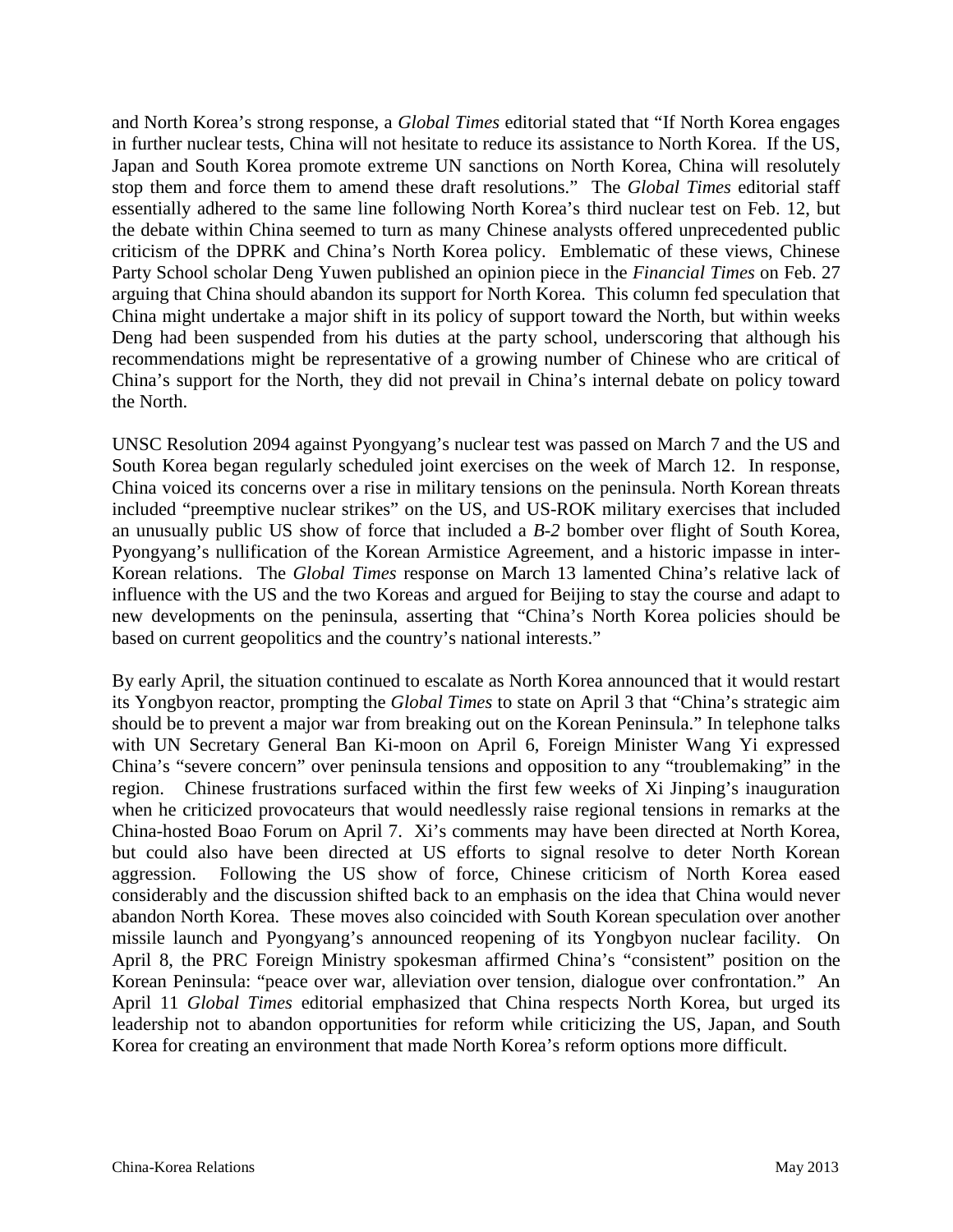Secretary of State John Kerry's visit to Beijing seemed to help change the tone surrounding discussion of North Korea, publicly emphasizing a willingness to engage in dialogue with North Korea while indicating resolve to defend South Korea and its allies. Kerry made North Korea a top priority for a Sino-US dialogue process that continued during subsequent visits to Beijing by Joint Chiefs of Staff Chairman Gen. Martin Dempsey and Deputy Secretaty of State William Burns. Kerry's appeal to China for closer diplomatic coordination toward North Korea coincided with an apparent abeyance of North Korean provocations, including the delay of an anticipated North Korean missile test.

#### **China-ROK coordination on North Korea under Xi Jinping and Park Geun-hye**

China's and South Korea's simultaneous leadership transitions were characterized by early efforts to put the China-South Korea relationship on the right track following a period of mutual frustration. Xi Jinping dispatched PRC Special Envoy Zhang Zhijun to meet South Korea's President-elect Park Geun-hye and convey a personal letter from Xi. Park reciprocated by sending a return delegation weeks later to Beijing led by Special Envoy Kim Moo-sung. Kim met Xi Jinping, State Councilor Dai Binguo, and Foreign Minister Yang Jiechi. During the visit, Xi showed his concern for the long-term situation on the peninsula by emphasizing China's support for the "independent and peaceful" reunification of Korea according to the Chinese state media. The exchange provided Park with an opportunity to introduce her Northeast Asia Peace and Cooperation Initiative, including a proposed trilateral China-South Korea-US dialogue.

PRC State Councilor Liu Yandong attended Park's presidential inauguration ceremony in Seoul a month later, holding talks with Park that emphasized joint efforts to strengthen the bilateral relationship. Xi's formal assumption of office as president on March 14 was followed by telephone talks between Xi and Park and Foreign Ministers Wang Yi and Yun Byung-se reaffirming bilateral and regional priorities amid rising security concerns on the peninsula. Wang stressed inter-Korean peace as a prerequisite for alleviating the peninsula situation during his conversation with Yun. The foreign ministers also agreed to open a new hotline for consultations on North Korea during their April 24 meeting in Beijing, demonstrating both sides' renewed commitment to coordinating DPRK policy and Beijing's effort to repair damage to the relationship that occurred following North Korean provocations in 2010.

A central question for the two leaderships on North Korea policy is how to balance efforts to pursue dialogue while strengthening sanctions. In April, South Korean officials began to positively assess China's commitment to sanctions as Chinese counterparts pledged compliance with new international obligations. But after the passing of UNSC Resolution 2087 on Jan. 22, PRC Permanent Representative to the UN Li Baodong noted the removal of elements in the original draft that would undermine trade with North Korea, stating that "sanctions and resolutions alone do not work … Resolutions must be complemented and supplemented by diplomatic efforts." In response to Resolution 2094 and US unilateral sanctions against Pyongyang, the PRC Foreign Ministry spokesperson similarly asserted on March 12 that "sanctions shall not be the objective." But China subsequently advertised its sanctions implementation efforts in late April and early May, releasing a public advisory to relevant agencies to implement UN Sanctions on North Korea and announcing a ban on banking relations with the DPRK's Foreign Trade Bank. These measures signaled China's displeasure with North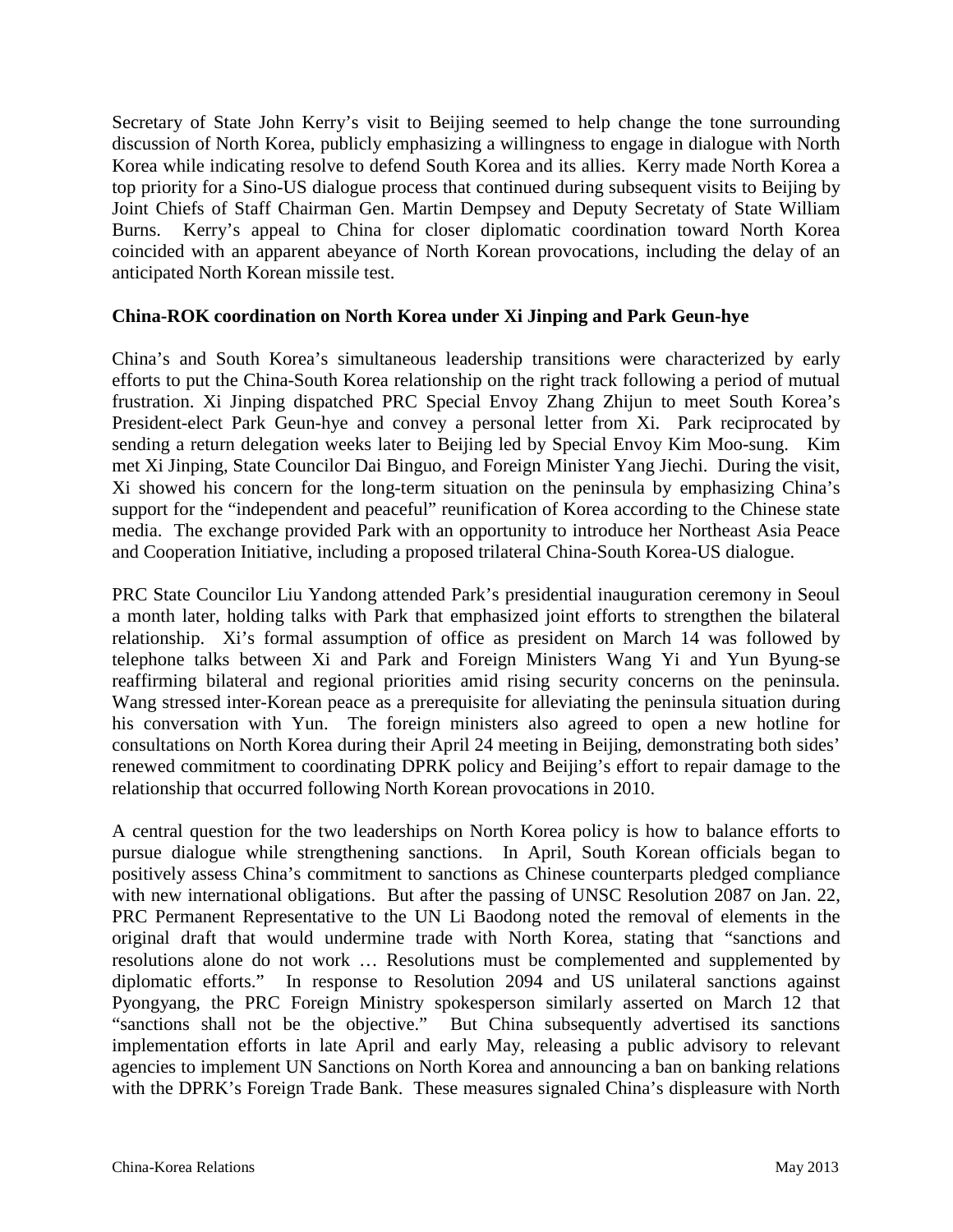Korea, but it is doubtful that the announcements signaled China's abandonment of North Korea given its traditional prioritization of North Korean stability as China's primary policy objective toward the Korean Peninsula.

#### **China's approach to sanctions and the China-DPRK economic relationship**

International sanctions and the closure of the Kaesong Industrial Complex are likely to result in heightened North Korean economic reliance on China. But China-DPRK trade declined by 7 percent in first quarter of 2013, following a dramatic increase in previous years from \$3.4 billion in 2010 to \$5.9 billion in 2012. South Korean sources pointed to North Korea's recent trade diversification efforts as a move to reduce economic dependency on China. But the 13.8 percent decline in Chinese exports to North Korea in the first quarter will likely be interpreted as evidence of declining Chinese economic support to the North as well as strain in the bilateral relationship. In fact, Chinese analysts such as Shen Dingli have publicly stated that China cannot provide North Korea with all the aid it has requested given that North Korea has been moving contrary to China's security interests. The PRC Foreign Ministry spokesperson on Jan. 23 reaffirmed Beijing's commitment to UNSC resolutions in response to the Security Council's reported blacklisting of a Hong Kong-based company for exporting arms to North Korea. But according to the Korea Rural Economic Institute, North Korea's fertilizer imports from China increased more than three-fold in the first quarter compared to the same period last year. Chinese Customs data show that the total volume of Chinese crude oil exports to North Korea during the first quarter amounted to 159,000 tons, a 6.7 percent increase year-on-year.

China-DPRK economic exchanges continue to raise questions about how to interpret Chinese pledges to play an active role in implementing sanctions. China and North Korea signed an economic and technological cooperation agreement during PRC Vice Minister of Commerce Li Jinzao's visit to North Korea for the seventh meeting of the China-DPRK Committee for Cooperation on Economy, Trade, Science and Technology on Jan. 9, attended by DPRK Vice Foreign Trade Minister Ku Pon Thae, Vice Chairman of the DPRK Commission for Joint Venture and Investment Ri Chol Sok, and PRC Ambassador Liu Hongcai. Liaoning provincial officials in early January announced that construction on the Yalu River Bridge would be completed this year. Worth an investment of \$356 million, the bridge is expected to significantly boost bilateral trade flows as part of an agreement secured under Kim Jong Il in February 2010. Chinese analysts hinted that China's reduction in trade during the first quarter of 2013 was meant to send a message to North Korea, but it should properly be seen as part of China's efforts to strengthen its leverage on North Korea without cutting off supplies that might contribute to the DPRK's destabilization.

According to Chinese statistics, the number of North Korean visitors to China in January-March this year increased by 14 percent compared to the same period last year, to about 45,800. Most traveled to China for work and business, with only 1.5 percent of the North Korean visitors traveling for tourism. According to tourism authorities in Yanbian, two travel agencies have been authorized to run charter flights between Yanji and Pyongyang since July 2012 in an effort to promote tourism. ROK Unification Ministry reports in January indicated that the number of North Korean defectors entering South Korea almost halved in 2012 to 1,508 compared to 2,706 in 2011, possibly as a result of tightened security on the China-DPRK border. At the same time,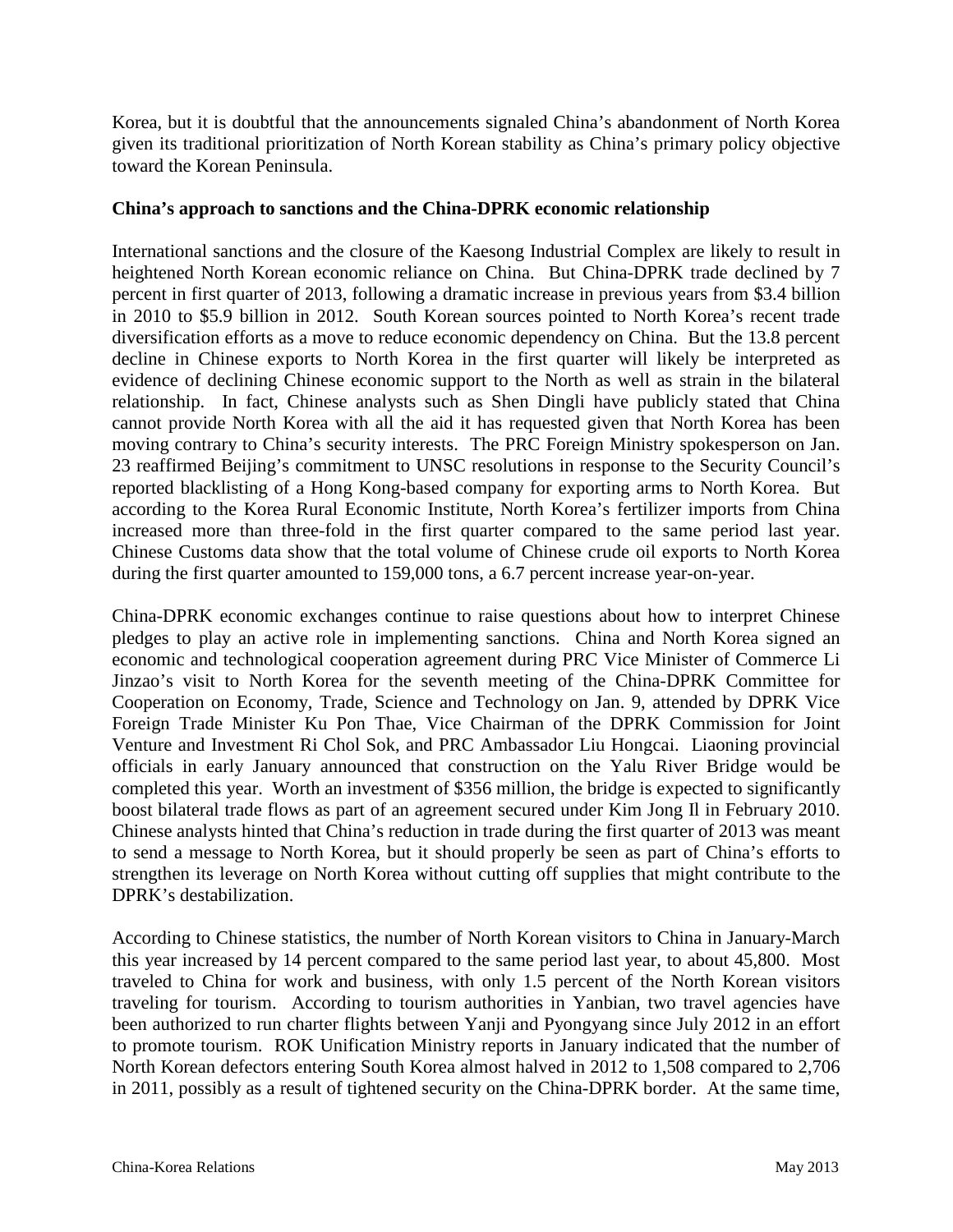the PRC Defense Ministry spokesperson refuted international reports of a People's Liberation Army (PLA) buildup on the border amid the escalation of military threats from Pyongyang.

#### **Regional political frictions and the China-ROK economic partnership**

China-South Korea trade also has begun to show a decline following many years of double-digit growth. The total bilateral trade volume reached \$215 billion at the end of 2012, a 2 percent decline from 2011. This decline contrasts with a 17 percent increase in trade from 2010 to 2011. The stagnation occurred primarily as a result of a drop in Chinese exports to the South and reflected sluggish growth of the South Korean economy since the global financial crisis. A South Korean report in April showed that almost half of South Korean firms in China faced a decrease in profits from 2011 to 2012.

Following the launch of formal free trade agreement (FTA) talks in May 2012, China and South Korea held their first round of bilateral negotiations under the new leaderships on April 26-28 in Harbin. Seoul hosted the first round of China-ROK-Japan FTA talks on March 26-28, which were formally launched in September 2012 despite escalating China-Japan territorial disputes that led to Chinese consumer boycotts of Japanese products. Although the trilateral FTA is projected to raise South Korea's annual growth rate by 0.44 percent during the first five years of implementation according to Korea Institute for International Economic Policy estimates, political tensions and domestic opposition in South Korea's auto and agricultural sectors remain major obstacles to the trilateral FTA.

The China-ROK bilateral FTA talks coincided with an April 26 announcement of Beijing's cancellation of the annual China-ROK-Japan Finance Ministers' Meeting originally planned for early May. The cancellation was a result of mounting political frictions over Japan's historical and territorial claims since Prime Minister Abe Shinzo's return to power. China's decision to cancel the talks followed a late April visit by about 180 Japanese Diet members to the Yasukuni Shrine, an occasion that also prompted Seoul's cancellation of Foreign Minister Yun Byung-se's planned trip to Tokyo. Prime Minister Koizumi's visits to the Yasukuni Shrine similarly led to the cancellation of the China-ROK-Japan Summit in 2005. ROK officials on April 17 announced that the annual China-ROK-Japan Summit had been postponed indefinitely given territorial disputes between China and Japan.

#### **Conclusion: aligning DPRK policy**

Both South Korean and US officials have pressed China to adjust its policy toward North Korea in response to recent North Korean escalation. The cooling of China-DPRK diplomatic contacts and decline in trade during the first few months of 2013 suggests that China is adopting a more conditional approach to relations. This approach, if it is sustained as a component of Xi Jinping's policy toward the North, would mark a significant shift from China's policy following North Korea's May 2009 nuclear test, when political and economic exchanges rapidly expanded despite Pyongyang's military provocations toward the South. Notably, no senior leadership visits have occurred between China and North Korea in 2013, following meetings with Kim Jong Un in July and November 2012. This suggests that the China-DPRK relationship has cooled, but it is not clear how and whether China will be able to use the cooling of economic relations to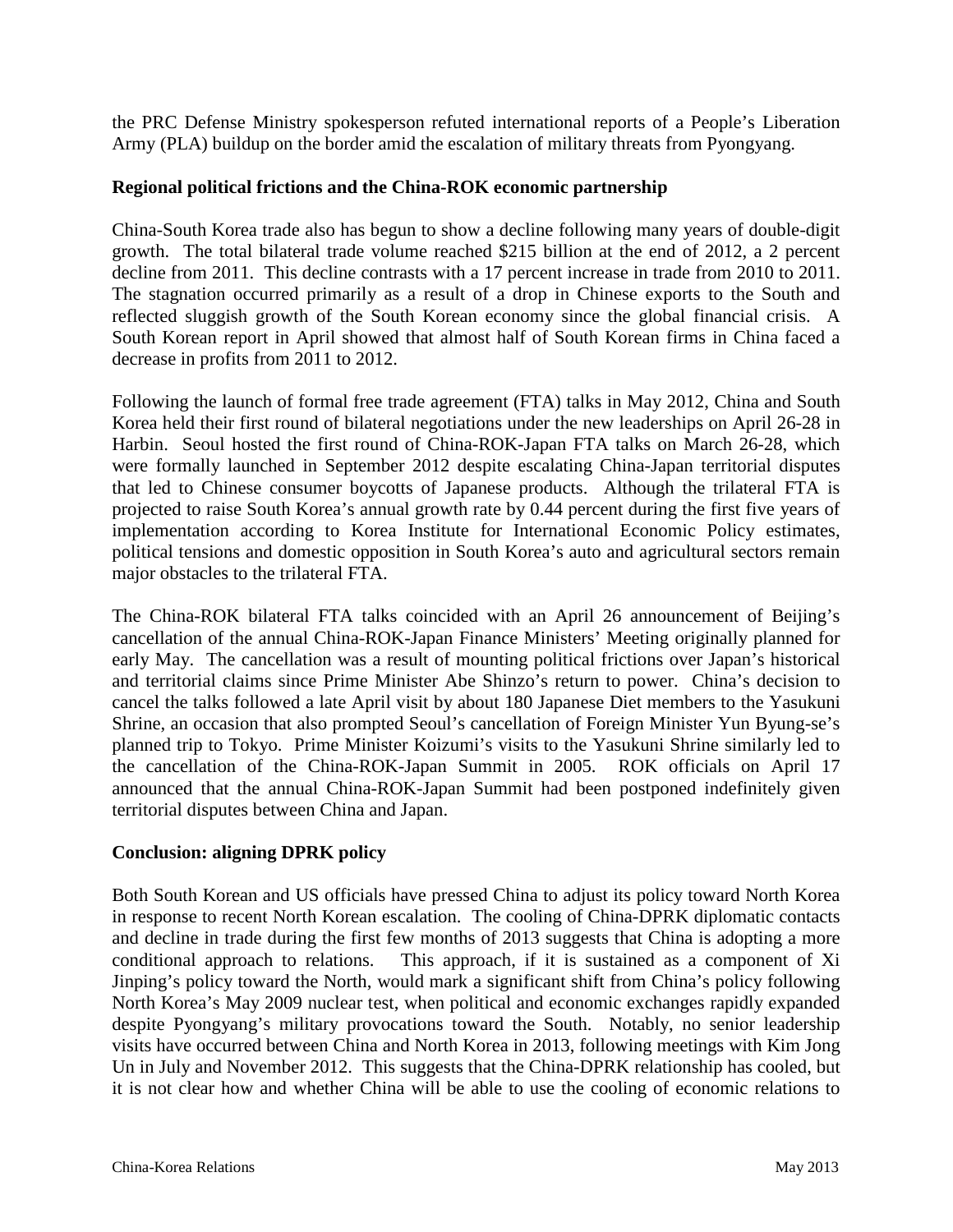restrain future North Korean provocations, or whether China was able to take bilateral measures in mid-April that might have contributed to the apparent cooling of North Korean rhetoric and actions.

North Korean threats under Kim Jong Un have prompted more serious expressions of concern from Chinese leaders, including PLA Chief of General Staff Fang Fenghui during his meeting with Chairman of the US Joint Chiefs of Staff Gen. Dempsey in late April. Another potential indication of realignment might be China's apparent willingness to hold trilateral consultations with South Korea and the US. Some South Korean officials in April claimed that Chinese counterparts have shown a relatively more open attitude toward new ROK Foreign Minister Yun Byung-se's proposals for Track 1.5 trilateral security talks to enhance North Korea policy coordination. Following her visit to Washington in early May, President Park's next international destination will be Beijing, a summit that will provide a further opportunity to test the potential for China and South Korea to establish a more cooperative relationship, especially on North Korea-related issues.

Although Pyongyang's provocations have made North Korea a priority for the new leaderships, China and South Korea's confrontations with Japan and the troubled inter-Korean relationship inhibit the realization of regional multilateral talks, including the "Asian paradox" noted in President Park's Northeast Asia Peace and Cooperation Initiative.

The Chinese and South Korean leaderships face a common challenge in stabilizing relations and opening effective dialogue with North Korea. The South Korean Foreign Ministry in late April toned down speculation over three-way talks between the US, South Korea, and Japan or the resumption of the long-stalled Six-Party Talks. For Beijing, provocative North Korean behavior since Kim Jong Un's rise to power has illustrated the limits of Chinese influence over Pyongyang. In Seoul, Park Geun-hye's "trustpolitik" concept remains intact, but seems unlikely to bring an early harvest in light of the closure of the Kaesong Industrial Complex. An even more complicated issue is Park's effort to find synergy between her regional initiatives and the US rebalance. Moreover, China will have to show that it takes Seoul seriously as a negotiating partner rather than treating the relationship with South Korea as conditional upon China's relationships with either North Korea or the US. But in light of the increasing tensions that beset the region, the China-South Korea relationship is one potential bright spot where both sides seem determined to improve their relationship. The coming months will tell us how far and how fast the new leaders in both countries are able to go toward that end.

### **Chronology of China-Korea Relations January – April 2013**

**Jan. 4, 2013:** PRC arson suspect Liu Qiang returns to China after being released from a Seoul prison.

**Jan. 4, 2013:** China's National Development and Reform Commission announces that it has fined South Korea's Samsung and LG a total of \$35 million for fixing prices of LCD panels supplied to Chinese TV makers between 2001 and 2006.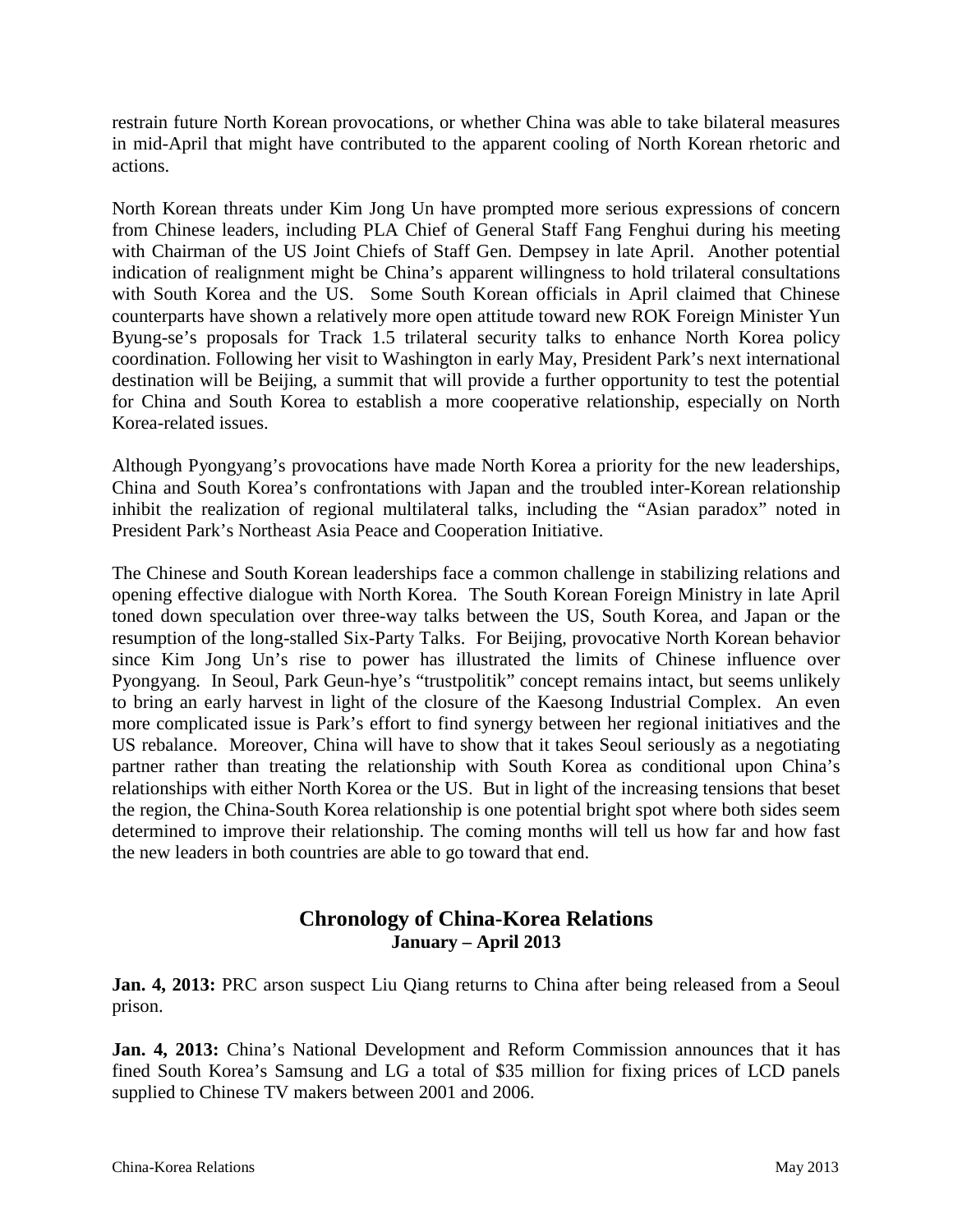**Jan. 9-11, 2013:** PRC Vice Foreign Minister Zhang Zhijun visits South Korea and meets President-elect Park Geun-hye.

**Jan. 9, 2013:** Seventh meeting of the China-DPRK Committee for Cooperation on Economy, Trade, Science and Technology is held in Pyongyang. PRC Vice Minister of Commerce Li Jinzao, DPRK Vice Foreign Trade Minister Ku Pon Thae, Vice Chairman of the DPRK Commission for Joint Venture and Investment Ri Chol Sok, and PRC Ambassador Liu Hongcai attend the signing ceremony for an economic and technological cooperation agreement.

**Jan.** 21, 2013: The PRC Foreign Ministry spokesperson calls for a "prudent and moderate" UN Security Council response to North Korea's December 2012 rocket launch.

**Jan. 21-24, 2013:** ROK Special Envoy Kim Moo-sung of President-elect Park Geun-hye meets PRC leaders in Beijing including Chinese Communist Party General Secretary Xi Jinping, State Councilor Dai Binguo, and Foreign Minister Yang Jiechi.

**Jan. 22, 2013:** UN Security Council adopts Resolution 2087 condemning North Korea's Dec. 12. 2012 rocket launch. PRC Permanent Representative to the UN Li Baodong affirms China's support for the resolution.

**Jan. 24, 2013:** PRC Foreign Ministry spokesperson urges restraint from concerned parties in response to Pyongyang's pledge to conduct a nuclear test.

**Feb. 6, 2013:** PRC Foreign Ministry spokesperson calls for restraint on the Korean Peninsula.

**Feb. 12, 2013:** North Korea conducts a nuclear test. China denounces it in a Foreign Ministry statement. Foreign Minister Yang Jiechi summons DPRK Ambassador to China Ji Jae-ryong.

**Feb. 12, 2013:** PRC Foreign Minister Yang and US Secretary of State John Kerry hold telephone talks on North Korea's nuclear test.

**Feb. 13, 2013:** PRC and ROK Foreign Minsters Yang Jiechi and Kim Sung-hwan hold telephone talks on North Korea's nuclear test.

**Feb. 14, 2013:** PRC and Russian Foreign Ministers Yang Jiechi and Sergei Lavrov hold telephone talks on North Korea's nuclear test.

**Feb 20, 2013:** PRC Special Representative for Korean Peninsula Affairs Wu Dawei meets Japan's chief negotiator for the Six-Party Talks Sugiyama Shinsuke in Beijing.

**Feb. 21, 2013:** PRC Foreign Ministry spokesperson calls for dialogue on Korean nuclear issue.

**Feb. 22, 2013:** Foreign Minister Yang Jiechi after talks with Russian counterpart Sergei Lavrov in Moscow expresses China's commitment to Korean Peninsula denuclearization.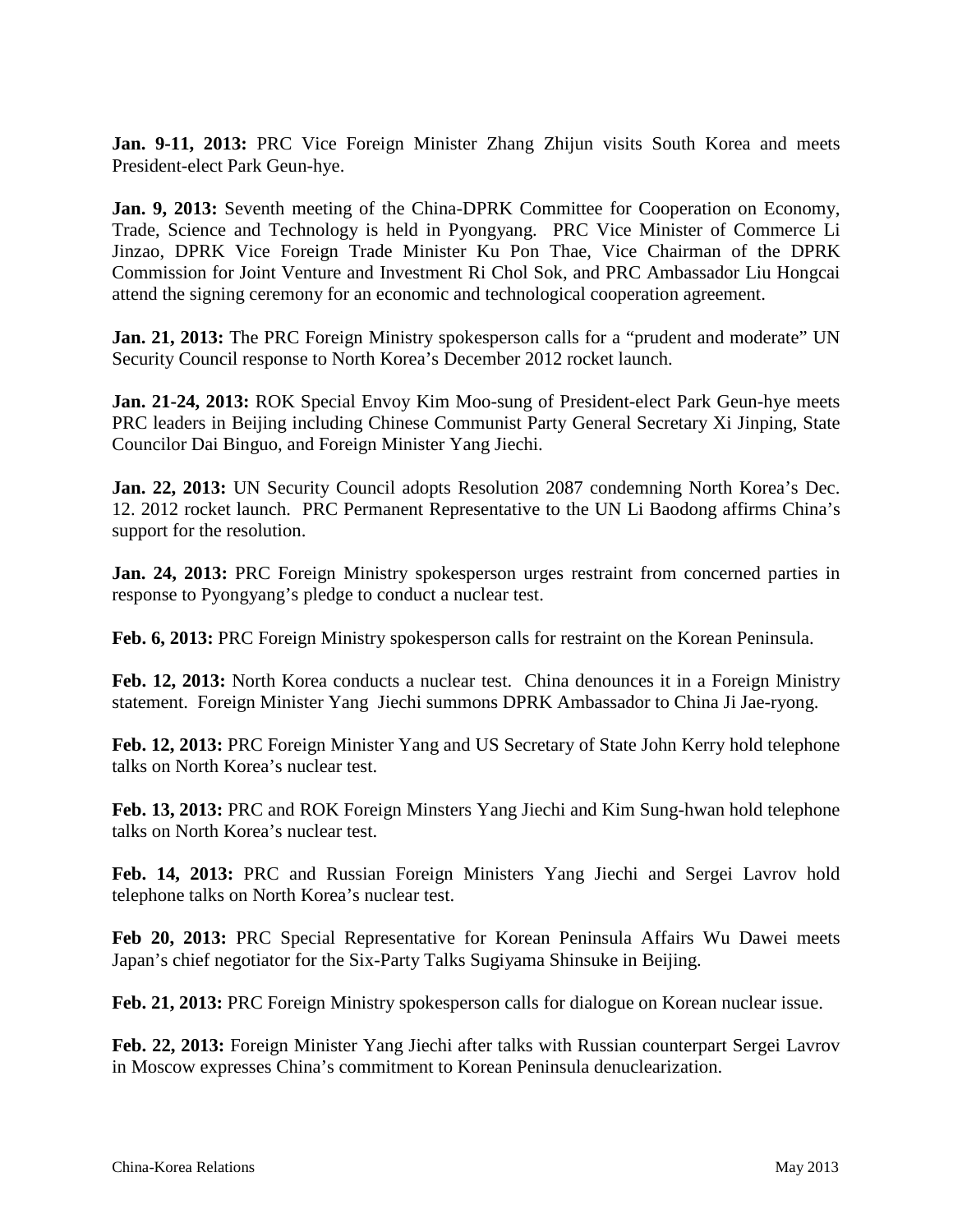**Feb. 24, 2013:** PRC State Councilor Liu Yandong meets President Lee Myung-bak in Seoul.

**Feb. 25, 2013:** State Councilor Liu meets ROK President Park Geun-hye and attends Park's inauguration ceremony in Seoul.

**Feb. 27, 2013:** PRC and ROK nuclear envoys Wu Dawei and Lim Sung-nam hold talks on the Korean Peninsula situation.

**Feb. 28, 2013:** PRC Foreign Ministry spokesperson calls for the UN's "prudent and moderate" response to North Korea's nuclear test.

**Feb. 28, 2013:** PRC Defense Ministry spokesperson calls for easing Korean Peninsula tensions in response to media reports of South Korean military buildup plans.

**March 5, 2013:** PRC Foreign Ministry spokesperson calls for restraint on the Korean Peninsula in response to U.S.-ROK military exercises.

**March 5, 2013:** PRC delegation to the IAEA at a board meeting in Vienna calls for the resumption of Six-Party Talks.

**March 6, 2013:** PRC Foreign Ministry spokesperson calls for restraint on the Korean Peninsula after the DPRK military vows to nullify the Korean War Armistice Agreement.

**March 7, 2013:** PRC Foreign Ministry spokesperson expresses China's support of the UN Security Council's Resolution 2094 on North Korea's third nuclear test.

**March 9, 2012:** Foreign Minister Yang Jiechi on the sidelines of the annual session of the National People's Congress calls for a "balanced" approach to the Korean nuclear issue.

**March 11, 2013:** PRC Foreign Ministry spokesperson calls for peace and stability on the Korean Peninsula as annual US-ROK military exercises begin.

**March 12, 2013:** PRC Foreign Ministry spokesperson reaffirms China's opposition to North Korea's nuclear test.

**March 14, 2013:** ROK Foreign Ministry spokesperson congratulates Xi Jinping on his election as PRC president.

**March 19, 2013:** Foreign Ministers Wang Yi and Yun Byung-se hold telephone talks on bilateral and regional relations.

**March 20, 2013:** Presidents Xi and Park hold telephone talks on bilateral and regional relations.

**March 26, 2013:** President Xi in a letter to President Park expresses hopes to strengthen the China-ROK strategic cooperative partnership.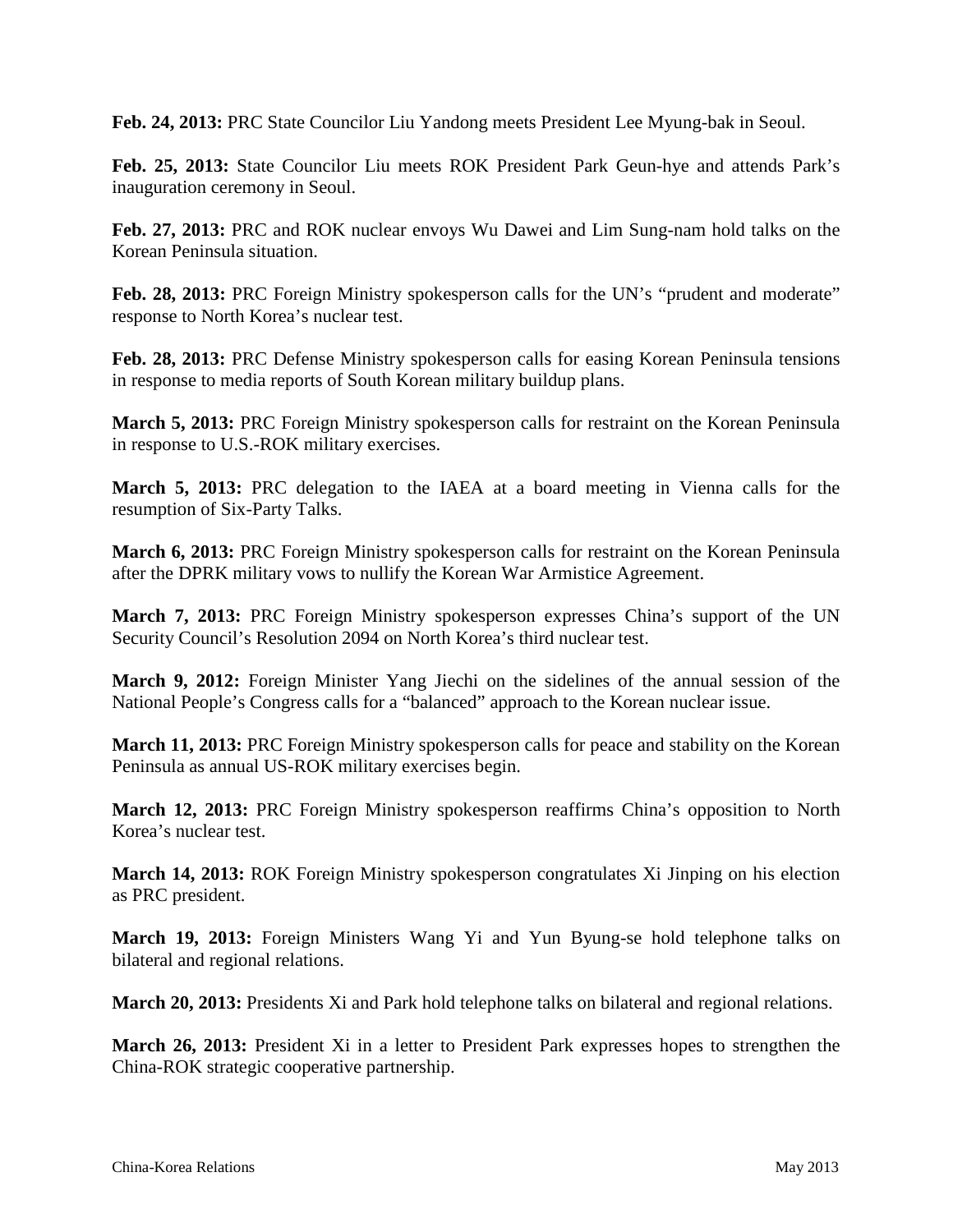**March 26-28, 2013:** First round of China-ROK-Japan Free Trade Agreement talks held in Seoul.

**April 2, 2013:** PRC Foreign Ministry spokesperson expresses China's regret over North Korea's intentions to reopen its nuclear facilities.

**April 2, 2012:** Vice Foreign Minister Zhang Yesui in an interview with *Xinhua* affirms China's commitment to Korean Peninsula peace and stability.

**April 3-4, 2013:** A Kimilsungia-Kimjongilia exhibition is held in Dalian in commemoration of Kim Il Sung's  $101<sup>st</sup>$  birthday.

**April 3, 2013:** Yanbian tourism authorities announce that 50 direct charter flights will soon operate between Yanji and Pyongyang.

**April 6, 2013:** Foreign Minister Wang Yi and UN Secretary General Ban Ki-moon hold telephone talks on Korean Peninsula tensions.

**April 8, 2013:** PRC Foreign Ministry spokesperson calls for dialogue on the Korean Peninsula amid reports of an expected missile launch.

**April 12, 2013:** PLA spokesperson denies reports of Chinese military buildup on the China-DPRK border.

**April 15, 2013:** Foreign Minister Yun Byung-se expresses support for China's commitment to UN sanctions against North Korea.

**April 17, 2013:** PRC Foreign Ministry spokesperson pledges that China will comply with UN resolutions against Pyongyang.

**April 17, 2013:** Jeju Air announces plans to add three more Chinese cities to its network.

April 17, 2013: DPRK arts exhibition opens in Beijing to commemorate the 101<sup>st</sup> anniversary of Kim Il Sung's birthday; the DPRK ambassador to China attends.

**April 18, 2013:** Lawmaker of South Korea's Democratic United Party Do Jong-hwan releases a Northeast Asian History Foundation report on Chinese textbook distortions of Korean history.

**April 18, 2013:** North Korea warns against the spread of bird flu from China.

**April 18, 2013:** PRC Foreign Ministry spokesperson calls for dialogue on the Korean Peninsula.

**April 19, 2013:** PRC Ambassador Zhang Xinsen and Foreign Minister Yun meet in Seoul.

**April 24, 2013:** PRC and ROK Foreign Ministers Wang and Yun hold talks in Beijing. They agree to open a new hotline for policy consultations on North Korea.